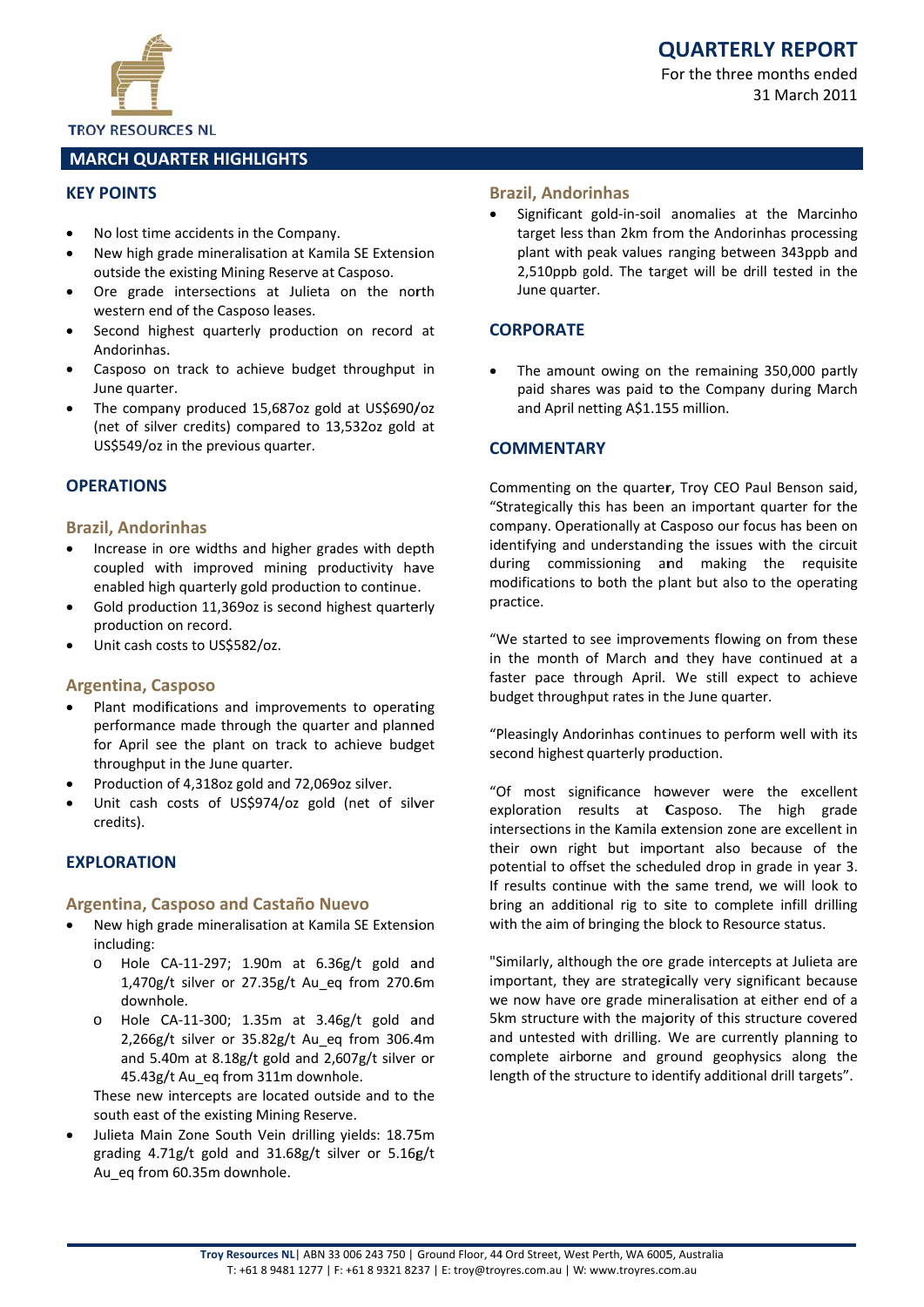

For the three months ended 31 March 2011

## **OPERATIONS**

# **CASPOSO, ARGENTINA (Troy 100% through Troy Resources Argentina Ltd)**

#### **Production**

|                                             | <b>March</b><br>2011 | 9 Months<br>to March |
|---------------------------------------------|----------------------|----------------------|
|                                             | Quarter              | $2011*$              |
| Processed (t)                               | 22,262               | 32,262               |
| Head Grade Gold (g/t)                       | 6.87                 | 6.05                 |
| Head Grade Silver (g/t)                     | 130.11               | 106.06               |
| Recovery Gold (%)                           | 87.82                | 88.25                |
| Recovery Silver (%)                         | 77.39                | 75.72                |
| Gold Produced (oz)                          | 4,318                | 5,525                |
| Silver Produced (oz)                        | 72,069               | 84,227               |
| Produced Gold Equivalent <sup>(1)</sup>     |                      |                      |
| (oz)                                        | 6,118                | 7,631                |
| Cash Cost Net Silver Credits <sup>(2)</sup> | A\$969               |                      |
| (per oz of gold)                            | US\$974              |                      |
| (3)<br><b>Cash Cost Co-product</b>          | A\$1.147             |                      |
| (per oz of gold equivalent)                 | US\$1,153            |                      |

\*Note: Only minor production occurred prior to 1 January 2011

 $(1)$  Based on the ratio of sales prices realised

 $\overset{(2)}{~~}$  By-product costing

 $^{(3)}$  Co-product costing

## **Mining**

|                          | <b>March</b><br>2011<br>Quarter | 9 Months<br>to March<br>2011 |
|--------------------------|---------------------------------|------------------------------|
| Total Ore Mined (t)      | 70,491                          | 160,908                      |
| Gold Grade (g/t)         | 7.42                            | 7.34                         |
| Silver Grade (g/t)       | 108.98                          | 106.56                       |
| <b>Waste Mined (BCM)</b> | 192,906                         | 821,307                      |

## **Occupational, Health and Safety**

There were no lost time injuries or accidents during the quarter. A total of 84,548 man hours were worked with only 5 minor injuries treated as a result of work related accidents.

## **Fnvironment**

There were no environmental issues during the quarter. Environmental monitoring and implementation of systems and training has progressed well during the quarter. It is now a requirement to undergo a training and information session on an individual basis pre-employment on site as well as regular educational sessions as part of our ongoing safety training.

#### **Processing**

During the quarter work on commissioning the plant focused on specific areas in the Merrill Crowe and tailings section where filtering issues continued to provide an obstacle to achieve a ramp up to budget throughput levels. In particular tailings filtering was affected by periods of higher than anticipated levels of clay in the ore. Similarly, the clarification and precipitation sections could not achieve volumes required under the design without modifications.

A number of specialist consultants and contractors were employed to address these issues and to provide operational guidelines. Modifications were made to the Merrill Crowe section and tails filtering but the full impact of these will not be seen until the June quarter.

The plant design throughput is 1,100tpd. Due to the numerous stoppages associated with the issues above, and to allow the relevant modifications to be made, the plant averaged around 250tpd during the quarter. In the first week of April average throughput had reached 570tpd and over 700 tpd in the last week of April. With the modifications made through April or still planned to be completed, we still expect to reach design throughput levels in the June quarter.

By the end of the quarter metallurgical recoveries were in line with budget for silver at ~80% with gold recoveries ~6% below budget primarily due to the inability to wash the final tailings. This has now been partly rectified and budget recoveries are expected in the June quarter. Some of the material lost by the low recoveries will be recovered in time due to recovery of some of the liquid losses returning to a collection pond and from there to the mill circuit.

Training and staff performance remained an issue during the quarter but most of these areas are now well in hand, training of local staff remains high on the list of ongoing activities to refine and optimise the operation. Processing staff is being strengthened by the addition of senior process supervisors from Brazil plus specialist training personnel.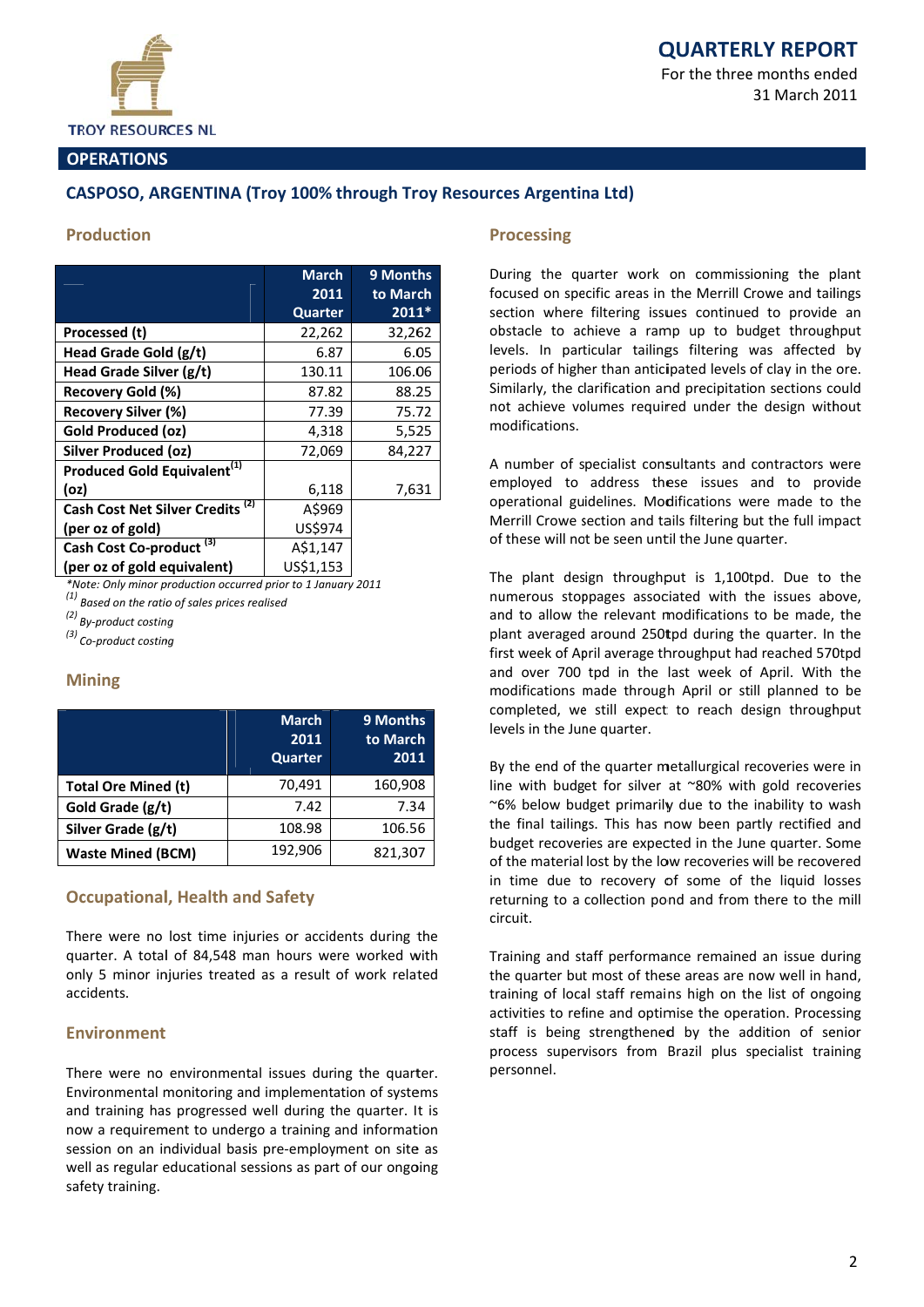

31 March 2011

#### **OPERATIONS**

The maintenance department has been strengthened by the addition of an experienced supervisor. A database system for maintenance is being installed with maintenance procedures and planning based on systems used in Australia.

An agreement has been made with the University of San Juan to assist in two areas of processing namely monitoring and reporting of tailings dump behaviour and also metallurgy and plant optimisation. This will give us a dedicated team of experts and also access to a metallurgical laboratory as and when required.

## **Mining**

During the quarter 70.491t of ore was mined at an average grade of 7.42g/t gold and 108.98g/t silver. Stockpiled ore at the end of the quarter was 145,877 at 7.10g/t gold and 97.66g/t silver.

With the slower than planned ramp up in milling rates the mine has established a large ore stockpile allowing the focus to move to waste pre-strip and tailings dam construction during the quarter. A separate supply contract was entered into with Sullair for provision of 3 large excavators and a similar contract was also negotiated to provide five 40 tonne dump trucks to arrive early June. Troy is currently sourcing additional engineering and supervisory staff for the mine.

The current mining contract is due to expire in June and at the moment we have the possibility to extend this but in order to ensure high productivity it is likely that we will take over a number of tasks to be done in-house.

#### **Costs**

In the early years of the mine life where silver is a relatively minor contributor to total revenue, it is appropriate to use "by-product" accounting where silver revenue is deducted from the cost base to determine a unit cash cost per ounce of gold produced. During the quarter Casposo produced 4,318oz of gold at an average cash cost of US\$974/oz net of silver credits.

The alternate method of reporting is using "co-product" accounting, where the silver is converted to "gold equivalent". Using co-product costing the mine produced 6,118oz Au eg at a cash cost of US\$1153 /oz Au eg.

The high unit cost is predominantly a reflection of the lower than planned production due to the slower ramp up. As throughput, and thus production increases, unit costs will decrease commensurately. In the month of March, 2,465oz of gold were produced at a unit cash cost of US\$477/oz net of silver credits. We expect to see the unit cash cost continue to fall as gold production increases.

## **Administration**

Administration on site is being strengthened to move some work from the San Juan office to site. This will include purchasing and stores control in the near future. With the more frequent export of doré and the need to have customs agent visit regularly there is a need to acquire further equipment to assist and a small office space.

A power supply contract is being drawn up with a large supplier of electric energy is expected to come into effect by end of the calendar year when the 500kV line is completed and we can go on grid power. Current power draw is in the order of 3MW expected to go to 4.5MW when underground mining starts.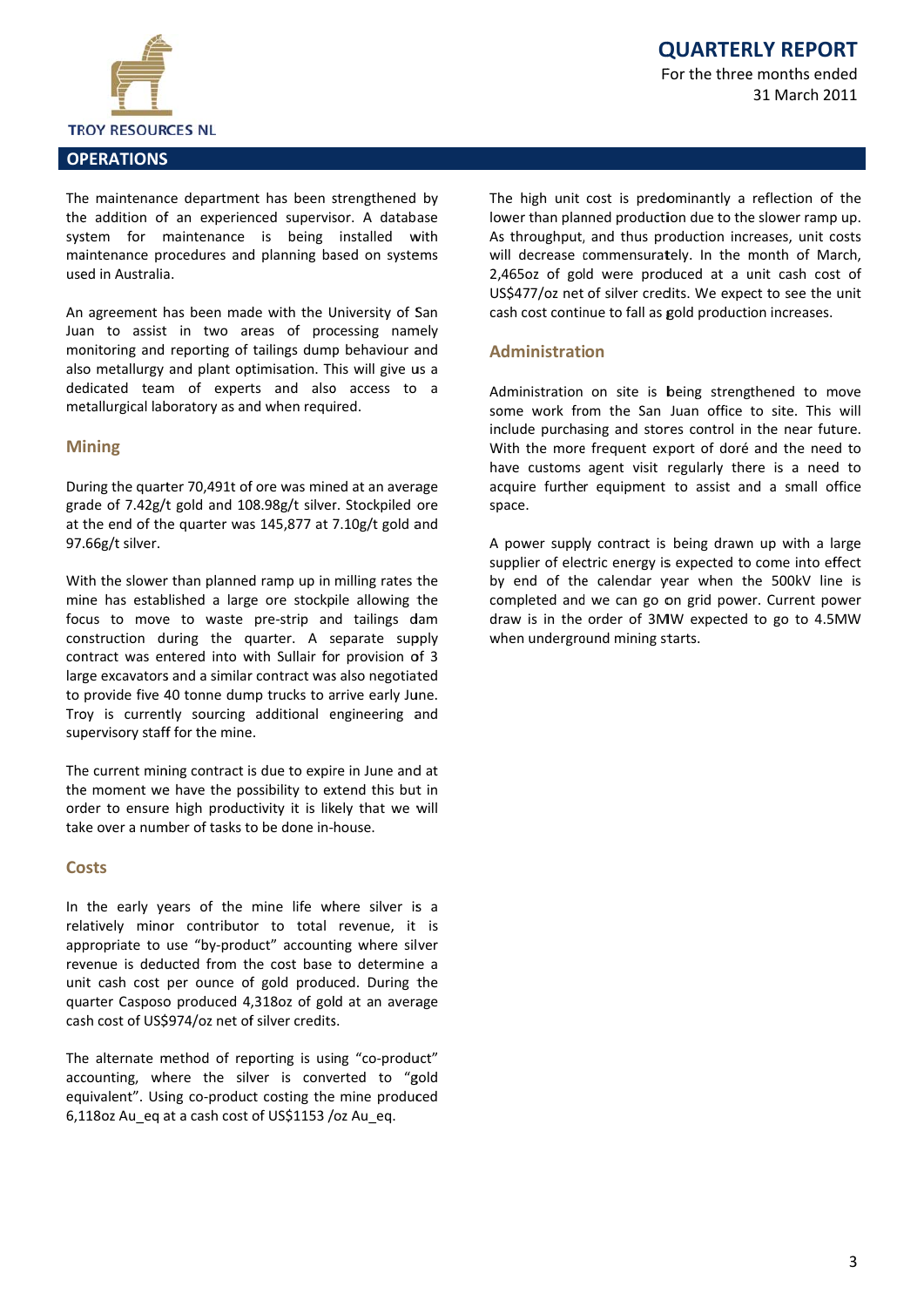

#### **OPERATIONS**

# ANDORINHAS, BRAZIL (Troy 100% through Reinarda Mineração Ltda)

|                      | <b>March</b><br>2011 | <b>March</b><br>2010 | 9 Months<br>to March | 9 Months<br>to March | <b>December</b><br>2010 |
|----------------------|----------------------|----------------------|----------------------|----------------------|-------------------------|
|                      | Quarter              | Quarter              | 2011                 | 2010                 | Quarter                 |
| <b>Tonnes Milled</b> | 57,464               | 58,329               | 174,007              | 172,968              | 55,122                  |
| <b>Head Grade</b>    |                      |                      |                      |                      |                         |
| (g/t gold)           | 6.54                 | 3.90                 | 6.78                 | 4.63                 | 8.10                    |
| Recovery (%)         | 93.7                 | 90.6                 | 93.5                 | 91.5                 | 93.7                    |
| <b>Gold Produced</b> |                      |                      |                      |                      |                         |
| (oz                  | 11,369               | 6,633                | 34,364               | 23,760               | 13,196                  |
| <b>Cash Cost</b>     | A\$579               | A\$853               | A\$606               | A\$709               | A\$556                  |
| (per oz)             | <b>US\$582</b>       | US\$768              | <b>US\$584</b>       | US\$628              | US\$549                 |

## **Occupation, Health and Safety**

Reinarda has achieved 527 days without a lost time injury. For the quarter a total of 210,285 personnel hours were worked with no lost time injury.

#### **Environment**

There were no environmental problems, accidents or incidents during the quarter.

The old tailings dam is now full. Tailings from the plant are now going to the new dam. The old dam will be capped with topsoil at the end of the wet season and then will be planted with natural vegetation.

## **Production Results and Summary**

Underground production tonnages and grade continued to be strong during the quarter with 50,890t of ore at 7.28g/t gold produced. With mining at greater depth the ore body width and grade have increased as per plan. In addition, improved rock support systems and accessing the Melechete stopes from the footwall have also contributed to significant increases in productivity and safety.

Mill feed grade was 6.54g/t gold for the quarter. The reduction over the previous quarter mostly reflected the fact that the mill treated low grade Lagoa Seca ore (3.14g/t gold) for two weeks. Mill throughput was also impacted by the failure of a mill motor which resulted in lower throughput for a 3 week period.

Gold production for the quarter of 11,369oz was 14% lower than the previous quarter with higher throughput only partially offsetting lower milled grades.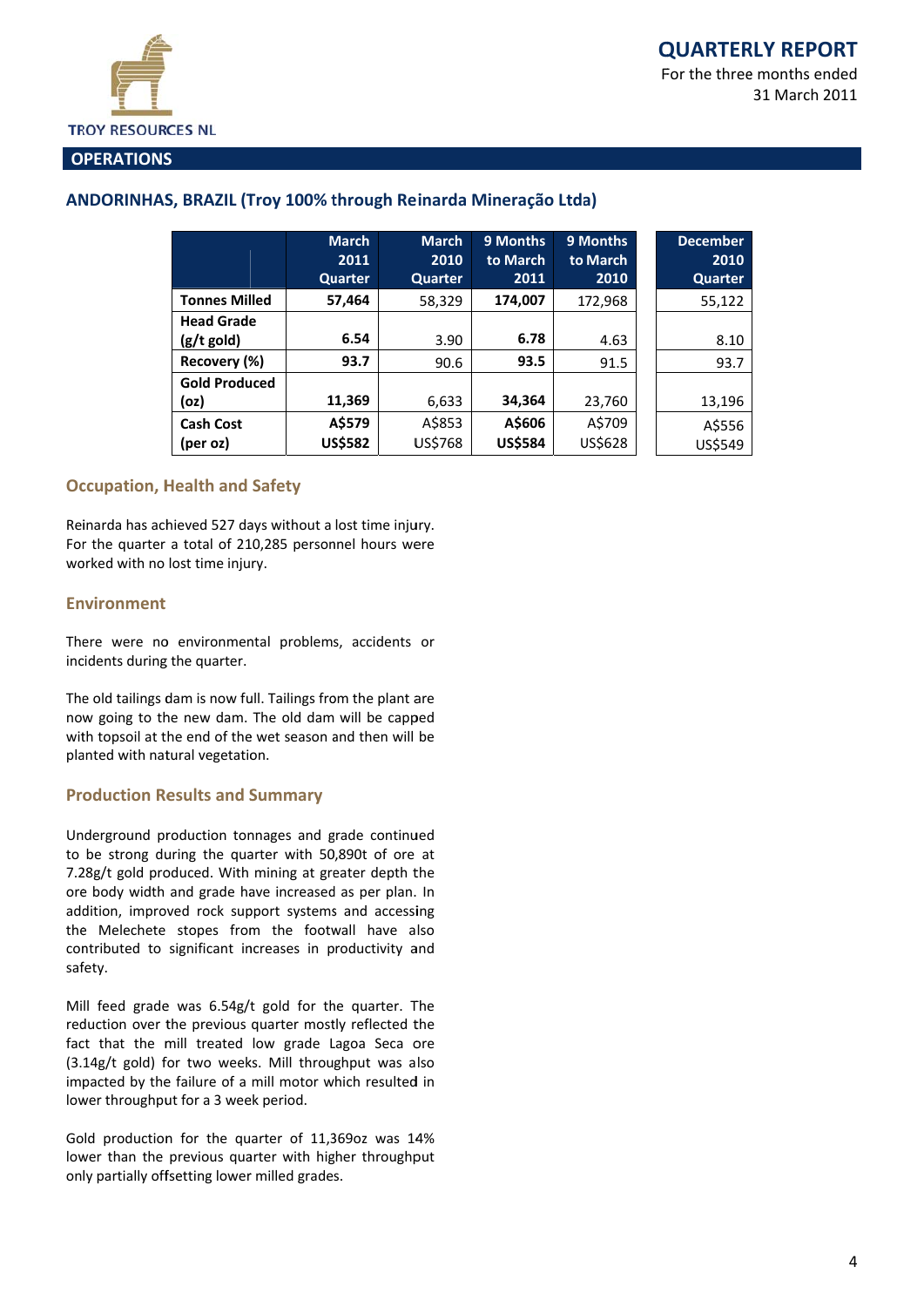31 March 2011



#### **OPERATIONS**

# **SANDSTONE, AUSTRALIA (Troy 100%)**

|                      | <b>March</b><br>2011 | <b>March</b><br>2010 | 9 Months<br>to March | 9 Months<br>to March | <b>December</b><br>2010 |
|----------------------|----------------------|----------------------|----------------------|----------------------|-------------------------|
|                      | <b>Quarter</b>       | Quarter              | 2011                 | 2010                 | Quarter                 |
| <b>Tonnes Milled</b> |                      | 103,322              | 96,992               | 358,387              |                         |
| <b>Head Grade</b>    |                      |                      |                      |                      |                         |
| $(g/t$ gold)         | -                    | 2.64                 | 1.72                 | 2.36                 |                         |
| Recovery (%)         | -                    | 91.4                 | 92.8                 | 93.23                |                         |
| <b>Gold Produced</b> |                      |                      |                      |                      |                         |
| (oz)                 |                      | 7,994                | $5,321*$             | 25,049               | $336*$                  |
| <b>Cash Cost</b>     | ۰.                   | A\$1,039             | A\$846               | A\$960               |                         |
| (per oz)             | -                    | US\$930              | <b>US\$758</b>       | US\$875              |                         |

\* (Sandstone completed production during September 2010, 336 additional ounces were recovered during the December quarter resulting from final site cleanup)

# **Occupation, Health and Safety**

There were no lost time injuries recorded during the March quarter.

#### **Environment**

The rehabilitation the mining contractor's workshop and lay down area was completed with infrastructure dismantled and moved off site. All contaminated material from the mine and mill was also removed and sent to Kalgoorlie for treatment. Seeding of all rehabilitation areas will be completed early next quarter.

Heavy rains during the quarter damaged many sections of the Lord Nelson and the Bulchina waste dumps, and damaged the boundary fence line and fence line road. Work has started on repairing the dumps, road and fence.

With the advent of the rain new growth on the rehabilitated waste dumps has occurred and with some 'follow up' moisture in winter the vegetation on the dumps should grow further and stabilise the dumps.

#### **General**

Ten tonnes of gold bearing material was extracted from around the gold room and mills and shipped to Nagrom's mineral processing facilities in Kelmscott for treatment.



**Rehabilitation at Lord Henry Waste Dumps** 



**Contractor's Workshop Infrastructure Area Cleared and Ripped Ready for Seeding**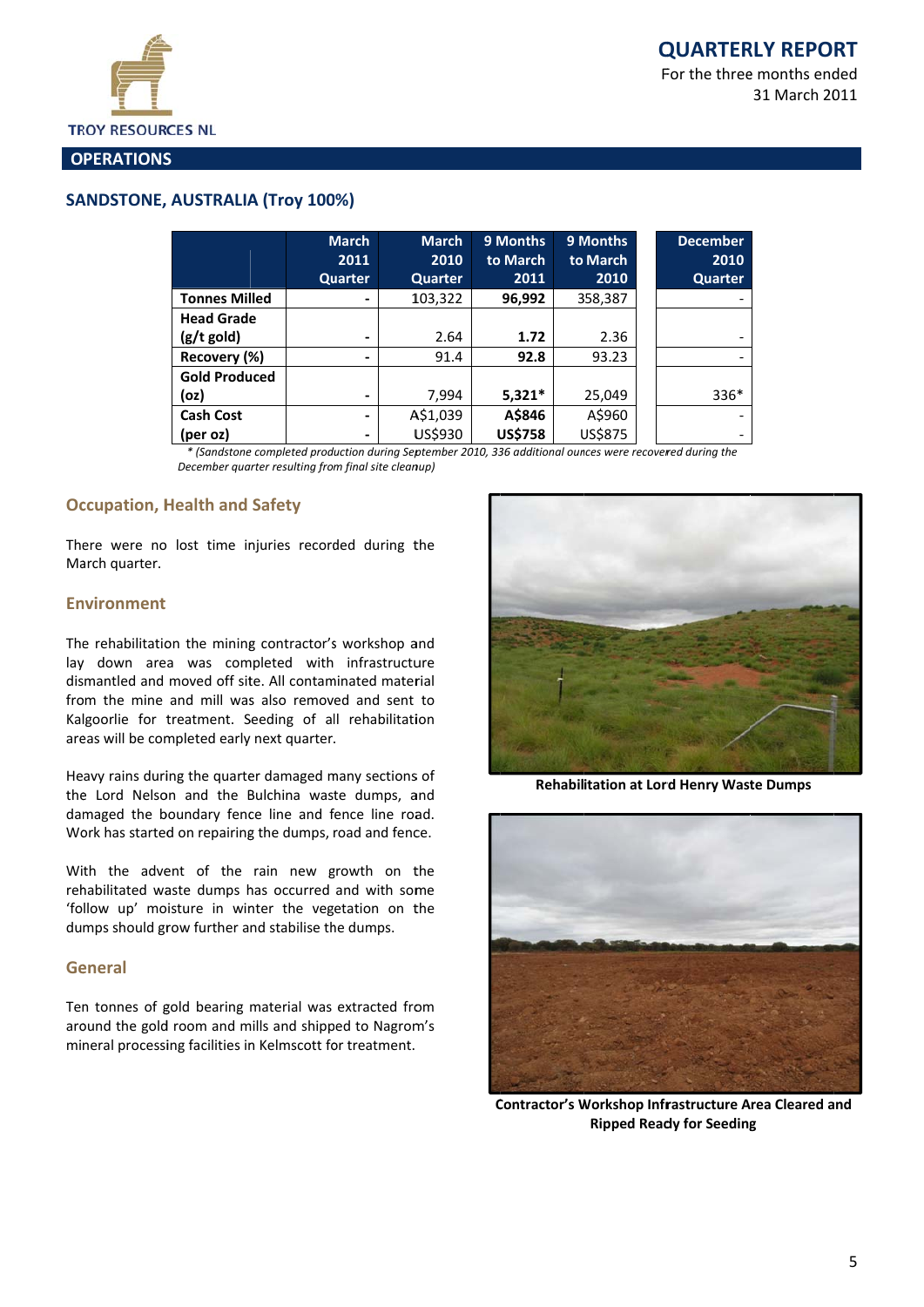

#### **EXPLORATION**

# **ARGENTINA, CASPOSO** (Troy 100% through Troy Argentina Ltd)

The main focus of the current program is drilling with three drill rigs currently in operation at Casposo.

## **Kamila Southeast Target**

In early January, 2011 Troy commenced drilling on the extensions of the main veins that comprise the Kamila Deposit. The current program is designed to test the known veins (Inca Vein, B Vein, Aztec Vein and Southeast **Extension Vein**) at depth and along strike through a series of infill and step-out extensional drill holes within the structurally complex northwest southeast corridor that hosts the Kamila and Mercado Deposits. Drilling comprised of a series of northwest to southeast oriented holes planned to test B Vein/Southeast Extension Vein at shallow depths  $(+/- 100m)$  and the Inca Vein deeper in each hole (about 250m - 350m).

On March 15, 2011 Troy announced preliminary results for CA-11-295 and final assays have confirmed the interval as 14.70m at 7.79g/t gold and 1,292g/t silver or 26.24g/t Au eq from 342.50m that includes 14.2m from 343.0m to 357.2m: at 8.04g/t Au and 1,333g/t Ag. Since the early March drilling of Hole CA-11-295, follow-up drilling has focussed on delineating the Inca Vein southeast of the second dyke at the Kamila SE Target (see Figure 1, Figure 2 and Figure 3).

An additional 8 holes (3,175.4m) have been drilled and all holes have intersected the Inca Vein. Significant new Inca Vein assay results include; Hole CA-11-297; 1.90m at 6.36g/t gold and 1,470g/t silver or 27.35g/t Au\_eq from 270.6m, including 0.80m at 14.23g/t gold and 3,379g/t silver or 62.50g/t Au\_eq from 271.7m, Hole CA-11-300; 306.4m to 307.15m: 1.35m at 35.82g/t Au\_eq; and 311.0m to 316.40m: 5.40m at 45.43g/t Au\_eq (see Table  $1).$ 

These intercepts are all located southeast of the second rhyolite dyke and outside the current Mining Reserve. The current drilling has confirmed that both Inca Vein and the Southeast Extension Vein are mineralised and continue to the southeast which represents potential extensions to the underground Resource but additional drilling is required and planned.

Results to date have been very encouraging with a potential new zone of mineralisation suggested from the drilling completed to date at Kamila SE Extension Target.

# **QUARTERLY REPORT**

For the three months ended 31 March 2011

New high grade mineralisation associated with variable vein widths has been encountered. To date the drilling density is insufficient to clearly define orientation and /or delineate the extent of the zone. Additional drilling is required and is in progress.



Figure 1: Kamila Southeast Zone Geology, Induced **Polarization - Resistivity & Drill Collars** 



Figure 2: Kamila Southeast Zone Geology and Drilling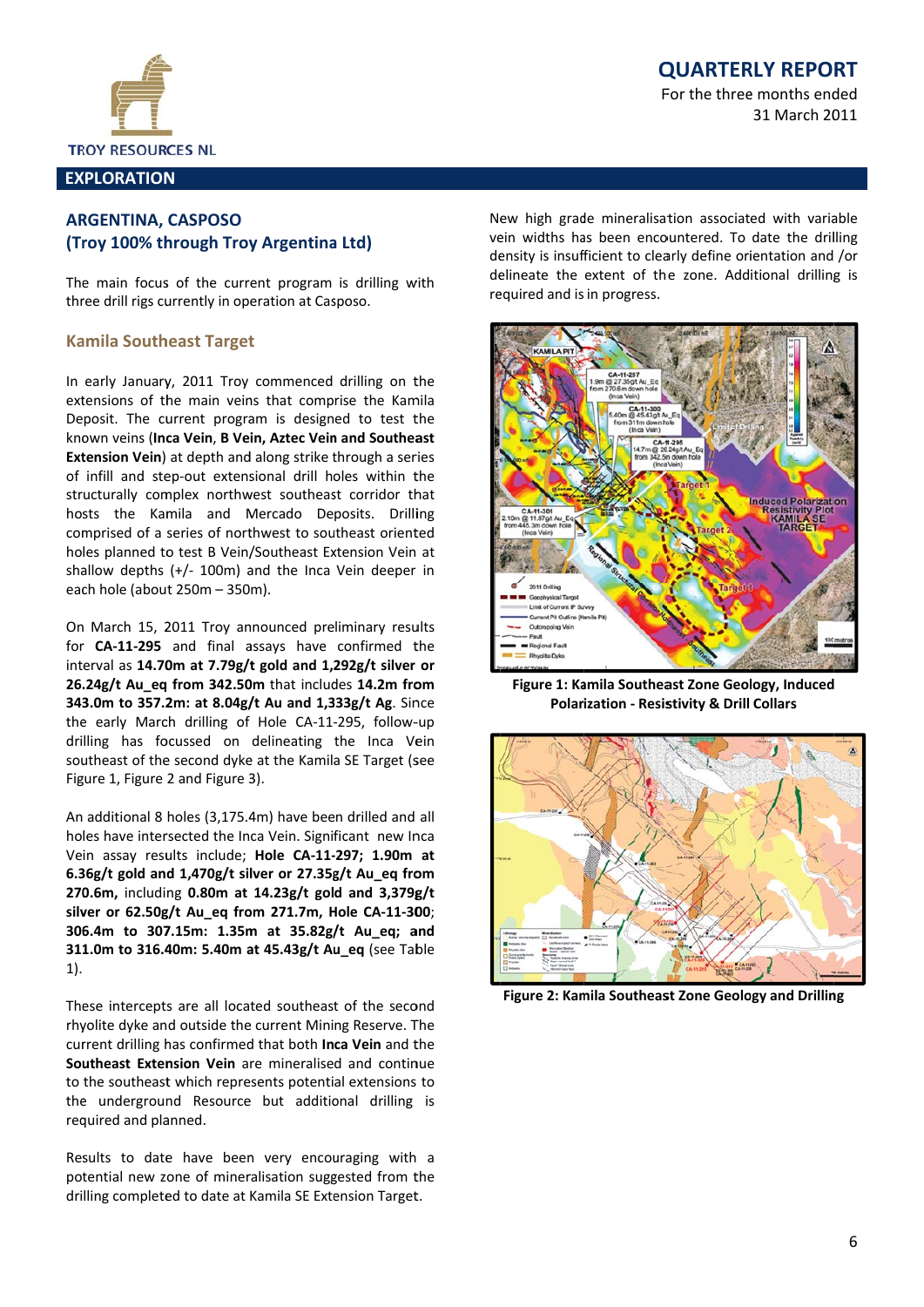

For the three months ended 31 March 2011

# **EXPLORATION**



Figure 3: Kamila SE Target Longitudinal Section Inca Vein Gold Equivalent (gram /metres)

# **Julieta Target**

The second rig is drilling at the Julieta Main Zone testing the area below the existing Resource with the objective of testing the possibility at depth for a change in vein mineralogy from calcite dominant to more silica dominate and a change in vein texture changes hopefully associated with an improvement in grade. We are targeting depths between 50m - 100m below the existing drilling.

Southeast Vein Zone: In 2010, Reverse Circulation "RC" drilling produced two encouraging gold assays intervals on the Southern Vein system. These included: RC-10-38 with 8.0m at 6.96g/t Au\_eq from 33m plus 5.0m at 3.55g/t Au\_eq from 52m and 3.0m at 5.66g/t Au\_eq from 81m; and RC-10-39 with 12.0m at 9.86g/t Au eq from 44m and 3.0m at 6.65g/t Au\_eq from 60m. These intercepts are open down dip/plunge. Diamond Core "DC" Drilling commenced at the Julieta Main Zone in March 2011 with the current program testing the area below the existing Resource. The objective of testing the possibility at depth for a change in vein mineralogy from calcite dominant to more silica dominate and a change in vein texture changes hopefully associated with an improvement in grade. This drilling is targeting the vein systems at depths between 40m - 80m below the existing drilling (see Figure 4, Figure 5, Figure 6 and Table 2).

The first three 2011 DC drill holes were planned to test this potential northwest trending vein system: Holes JU-11-32 to JU-11-35 targeted the Southern Vein set at the Julieta Main Zone. Significant assay intervals include:

## JU-11-32; 0.65m at 2.85g/t gold and 65.0g/t silver or 3.78g/t Au\_eq from 62.40m downhole.

JU-11-33; 12.7m grading 4.54g/t gold and 18g/t silver or 4.80g/t Au\_eq from 56.75m to 69.4m downhole including 2.0m at 6.73g/t gold and 37g/t silver or 7.25g/t Au eq from 56.7m to 58.75m downhole and 1.8m grading 19.24g/t gold and 66g/t silver or 20.18g/t Au\_eq from 61.6m to 63.4m downhole.



Figure 4 Julieta Main Zone Geology with 2011 Drill Collars and **Assay Highlights** 

Additional mineralised intercepts in JU-11-33 include 1.96m at 1.96g/t gold and 7g/t silver or 2.06g/t Au\_eq from 85.5m  $-$  86.5m as well as 4.7m at 0.95g/t gold and 3g/t silver or 0.98g/t Au\_eq from 94.5m to 99.2m downhole.

JU-11-34: 18.75m grading 4.71g/t gold and 32g/t silver or 5.16g/t Au eq from 60.35m to 79.1m downhole including 8.45m at 9.18g/t gold and 60.46g/t silver or 10.04g/t Au\_eq from 60.35m to 68.8m downhole and a narrow high grade interval of 0.65m grading 10.30g/t gold and 73g/t silver or 11.34g/t Au eq from 73.85m to 74.5m downhole.

JU-11-35: 4.76m grading 4.24g/t gold and 43g/t silver or 4.85g/t Au\_eq from 84.34m downhole and 4.68m at 2.54g/t gold and 29g/t silver or 2.96g/t Au eq from 94.1m downhole.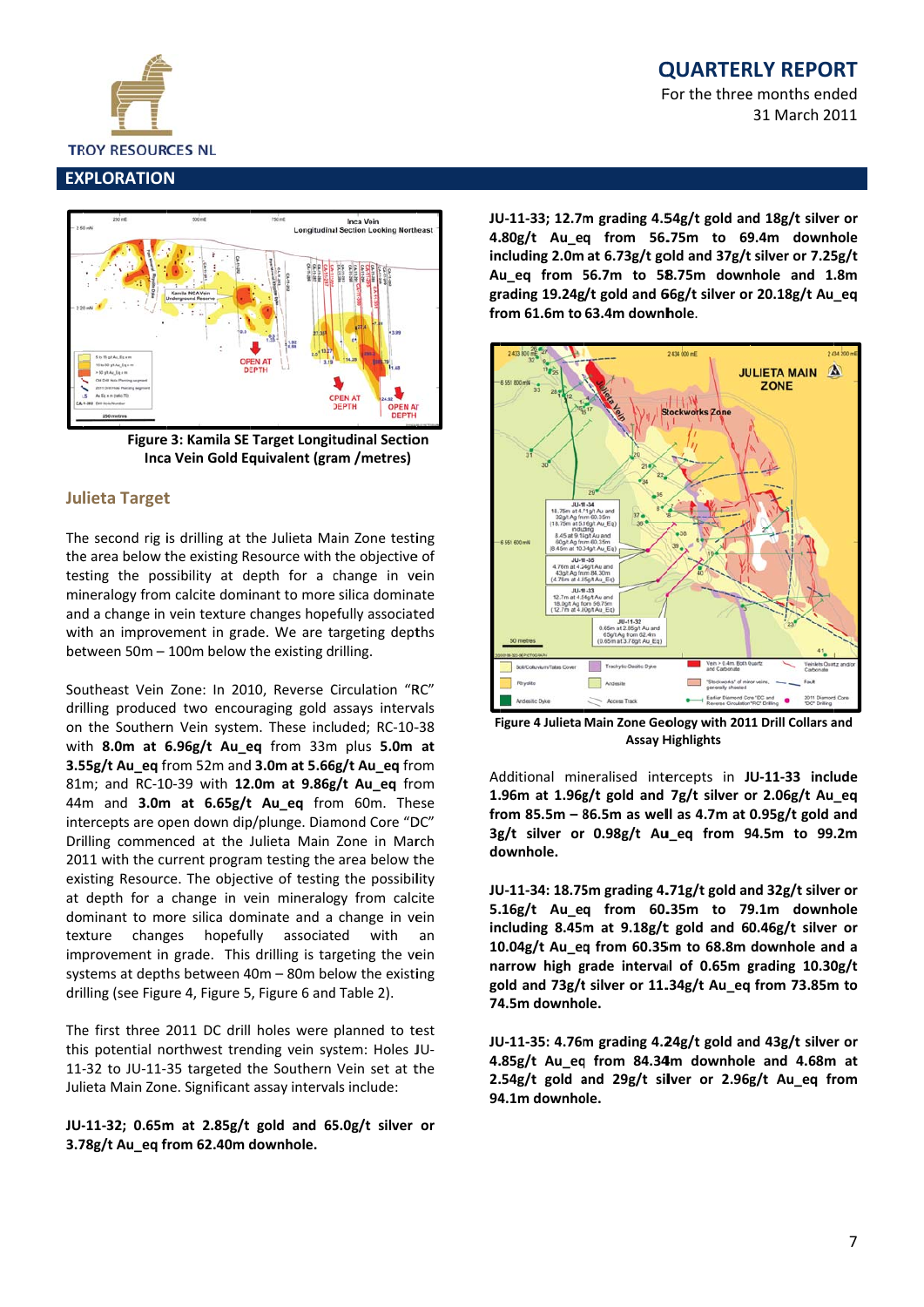

For the three months ended 31 March 2011

# **EXPLORATION**



Figure 5: Longitudinal Section of Main Julieta Zone with **Location of New and Proposed Hole Pierce Points** 



Figure 6: Julieta Main Zone New Access Track & Drill Pad View looking to the Southwest

## **Casposo Norte Target**

Troy's Reverse Circulation "RC" rig is drilling shallow stepouts along strike and at depth on Casposo Norte. During the quarter 6 holes were completed March (RCCAN-11-12 to RCCAN-11-17) totalling 481m. Since the drilling commenced on January  $6<sup>th</sup>$  2011, a total of 622m have been drilled in 8 holes (see Figure 8). This program has been plagued by mechanical problems with the rig and delays in sourcing replacement parts. Results from recent holes are displayed in Figure 7 and Table 3.



**Figure 7: Location RC holes Casposo Norte** 

# **Target Assessment and Ground Follow-Up**

Mapping and sampling of other outcropping veins is ongoing and we are currently building drill pads on the Lucia vein where some encouraging channel samples assays were reported late last year.

Detailed structural vein focussed mapping recording vein mineralogy and textures as well as recording orientation and other structural data is underway. The current plan would be to rank outcropping vein targets for drilling. This work will be aided by the University of Western Australia - Centre for Exploration Targeting who are building a 3D model to aid in ranking the veins for drilling.

A detailed airborne (helimag-magnetics and radiometrics) survey is being planned as well as additional IP work over selected vein targets and portions of the main northwest to southeast corridor between Mercado and Julieta (covered by younger volcaniclastics). In preparation for this we are putting access tracks into that area to expedite surface work.

# **ARGENTINA, CASTAÑO NUEVO** (Troy earning 100%)

The first phase of Diamond Core drilling was completed at Castaño and comprised of 27 shallow holes (see Figure 8). This drill program was planned as a wide spaced initial scoping of the three outcropping vein systems to depths up to 100m below surface. To date all of the holes have intersected narrow veins at the targeted depths.

At Dios Protégé Vein and San Agustin Vein drilling hit the vein as expected but generally resulted in narrow low grade assays. Vein textures and vein mineralogy along with some preliminary fluid inclusion work suggest we are still high in the system above the boiling zone.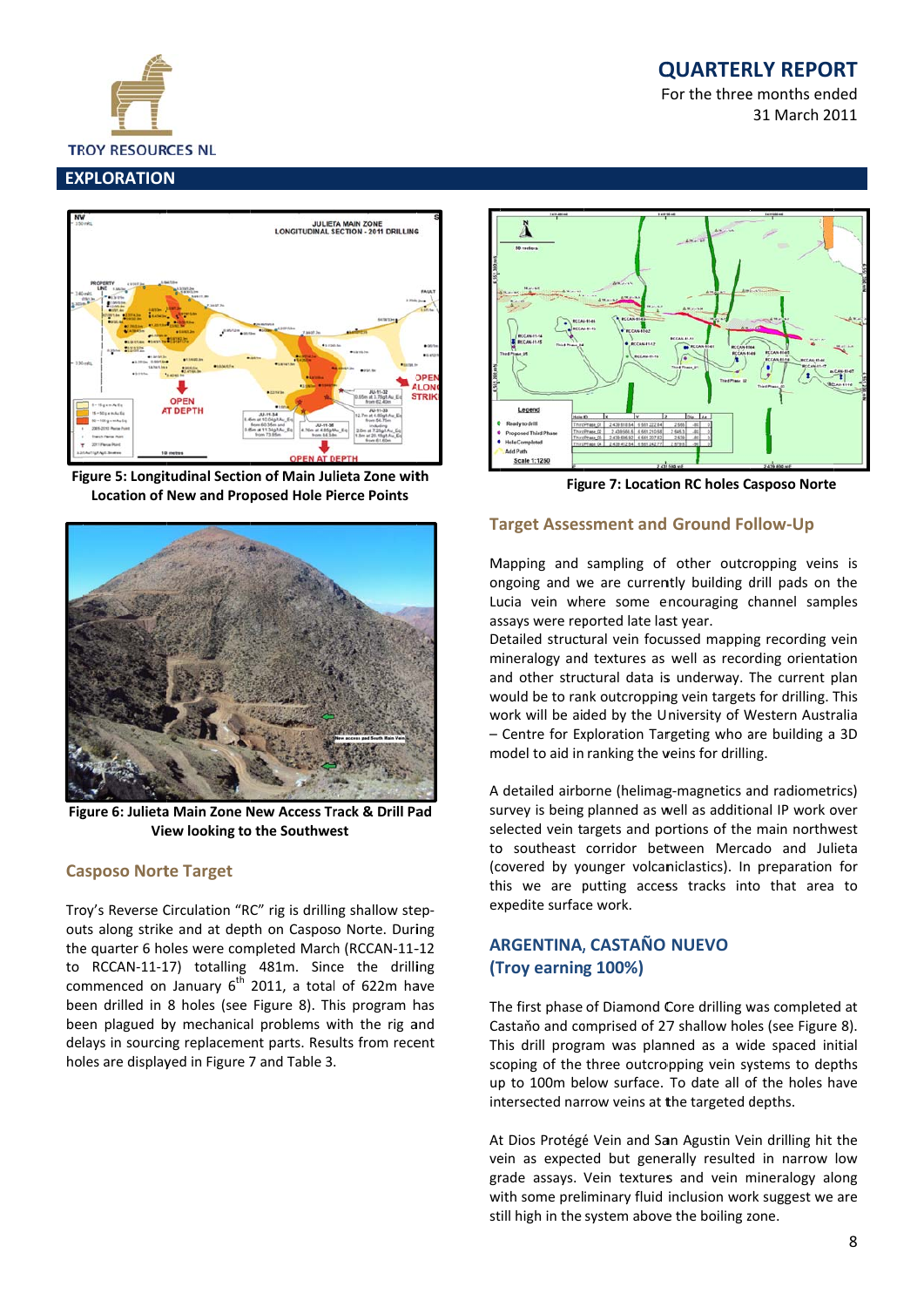For the three months ended 31 March 2011



## **EXPLORATION**

While the drilling has generally returned anomalous gold assays, vein composition, textures and mineralogy indicate we are near the top of the epithermal system, and higher ore grades, if present, are likely to be found at depth. At the San Pedro Vein the holes targeted the depths of about 40m below surface. Each hole intersected a structure with some brecciation but little veining at the target depth. Deeper drilling of that structure is being considered.

Detailed relogging and surface alteration mapping is ongoing and follow-up drilling is scheduled for later in the year which will include some deep drilling.



Figure 8: Castaňo Nuevo Drilling - St Agustin Vein, Dios Protégé Vein & San Pedro Vein

# **BRAZIL, ANDORINHAS** (Troy 100% through Reinarda Mineração Ltda)

The rainy season has resulted in difficulties in access and delays in field work. Exploration during this period focused on the evaluation of the recently identified goldin-soil anomalies at Marcinho and Lagoa Seca East Targets through geological mapping and rock sampling.

The Marcinho Target is located 1.2km north-northwest of Mamão Mine. Grid based soil sampling identified significant gold-in-soil anomalies (peak values range between 343ppb gold and 2,510ppb gold) occur over a strike length of 1,400m with coincident anomalous rock grab chip samples (see Figure 9 and Table 4 below). The better gold assays are associated with intensively deformed BIFs with quartz veins carrying oxidized sulphides. The Marcinho Main Target is east of Marcinho garimpo workings. Earlier historic drilling focussed on the down dip potential below the garimpo. These holes did not test the possibility of any potential plunge to northeast or extensions to east. Recent soil sampling in this extension area produced gold values as 2,510ppb, 470ppbb, 418ppb, 362ppb and 343ppb gold.

The mineralisation is associated with silicification and carbonate alteration as well as patchy disseminated pyrite developed in the host rock which is a Banded Iron Formations "BIFs". The BIFs are cut by "en echelon" quartz veins and quartz veinlets are developed parallel to the BIF banding. The controlling west - northwest shear is exposed in the workings has been mapped over a 400m strike. The shear cuts the BIF foliation and banding.

At the top of the hillock the BIFs are intensively deformed displaying well developed drag folds with both dextral and sinistral displacement which is a similar deformation to the folding at the Mamão Mine. RC Drilling is planned.



Figure 9: Soil Grid at Marcinho Area - Including **Marcinho Main and Marcinho SW Targets** 

At Lagoa Seca East, gold-in-soil and rock grab samples with anomalous gold values have defined an eastnortheast structural trend within the host metagreywacke sequence in association with deformed felsic intrusives. This target has a similar structural setting as the nearby Lagoa Seca Pit but one key element is missing; to date no exposures of the ultramafic intrusives have been identified. Detailed geological mapping and additional rock grab sampling over the anomalies is underway in order to better define drill targets.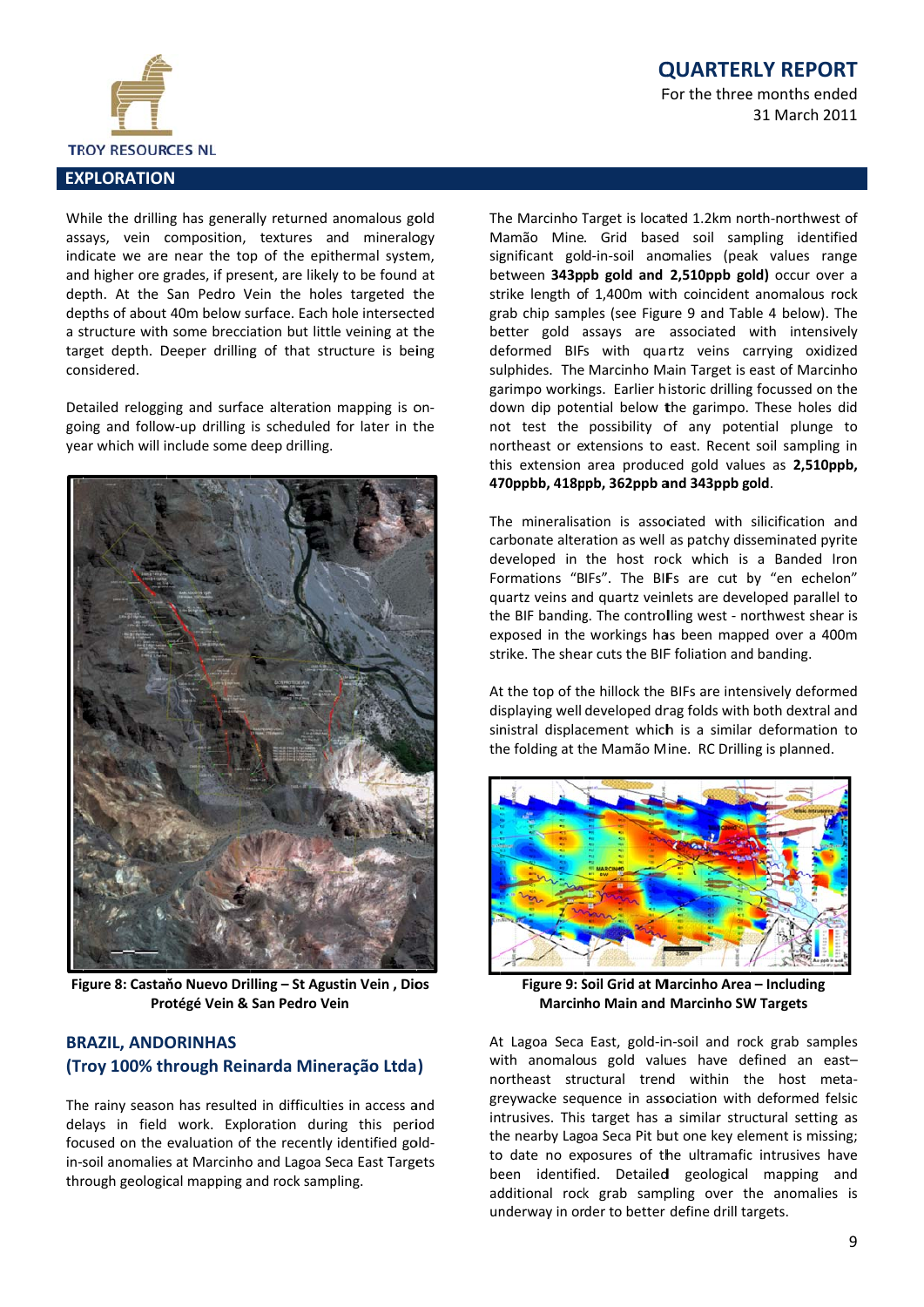

31 March 2011



**Co ommunity**

At Troy we understand that we need to be valued by the

communities with which we operate. We take our responsibilities seriously and are proud of the very positive impact we have had on these communities.

At Casposo in Argentina we will shortly commence weekly site tours for anyone from the local area interested in visiting the operation. Normal community relations work is ongoing with support for schools and special training and educational courses in the nearby town of Calingasta. The community relations office continues to function as normal with two full time employees. The Company continues to support local radio stations and presents talks by local doctors on hygiene and preventative medicine.

At Andorinhas in Brazil the Company continues to work with the local community and elected officials assisting in the construction of the Floresta do Araguaia football oval and associated facilities. The Floresta Ladies Group, ("AME"), has received considerable assistance from the Company to enable them to manufacture work uniforms for Company employees. In return, the AME are paid per art ticle manufact tured.



**Floresta do Araguaia Football Complex under construction** 



**Flo oresta Ladies G Group ladies gro oup with Reina arda work over ralls**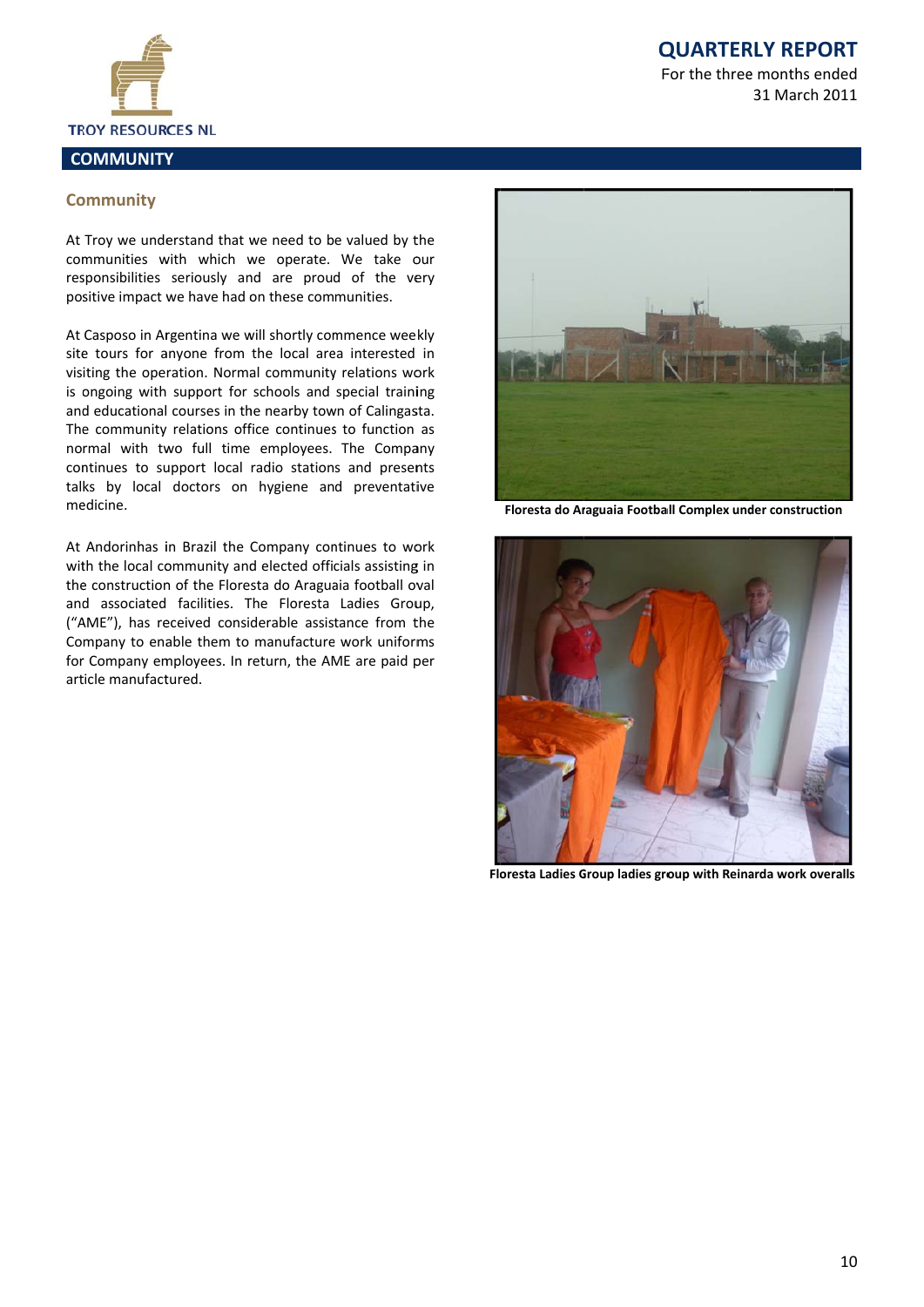

#### **CASH POSITION**

As at 31 March 2011, Troy within Australia held A\$5.1 million in available cash with major Australian banks. In addition, Troy held A\$2.7 million in cash deposits as security for various environmental bonds.

Troy's wholly owned Brazilian and Argentinean subsidiaries held cash deposits of A\$1.9 million. At quarter end, Reinarda Mineração Ltda ("RML") in Brazil held 289 ounces of gold awaiting sale (A\$0.4m at \$1,400 per ounce) and Troy Resources Argentina Ltd ("TRAL") held 883 ounces of gold equivalent awaiting sale (A\$1.2m) at \$1,400 per ounce).

The Trov group's available cash and gold and silver bullion approximates A\$8.6 million as at 31 March 2011. A requirement of the Investec debt facility is that the Troy group is required to maintain a minimum available cash balance of A\$5.0 million.

In addition RML sold US\$2.9 million worth of gold on 30 March 2011 which was receivable at quarter end. The cash was received the beginning of April.

#### **DEBT FACILITY**

Troy has a debt facility with Investec Bank (Australia) Limited, totalling A\$35.0m. The facility has a three-year term to 31 March 2013. The first 25% is repayable by 30 September 2011.

As at 31 March 2011 Troy had drawn A\$27.0m of this facility and drew a further A\$3.0m on 5 April 2011.

#### **NET DEBT & LIQUID ASSETS**

Troy's Debt less available cash and liquid assets as at 31 March 2011, totaled approximately A\$18.4 million.

#### **GOI D SALES**

During the quarter, RML in Brazil sold 11,599 ounces of gold at an average price of US\$1,398 per ounce. The average Cash Cost was US\$582 per ounce, which gives a Cash Margin of US\$816 per ounce for the quarter. Underground development capital expenditure was approximately US\$176 per ounce produced for the quarter.

During the quarter, TRAL in Argentina sold 1,514 ounces of gold equivalent at an average price of US\$1,417 per ounce. The average cash cost was US\$1,153 per ounce which gives a cash margin of US\$264 per ounce. Due to the high silver content and resulting time for the refinery to process, sales can be greater than 1 month in arrears of production.

#### **HEDGING**

The Troy group is totally unhedged.

#### **FXPLORATION EXPENDITURE**

During the quarter, total exploration expenditure incurred was A\$2.3 million. Of this A\$2.0 million related to Argentina, A\$0.25 million to Brazil and the net remainder to Sandstone, within Australia.

# **CAPITAL EXPENDITURF**

Capital and development expenditure during the quarter was A\$3.6 million. This was made up of A\$1.4 million in Argentina on the Casposo Project including A\$0.8 million for the local power line commitment. The remaining A\$2.2 million was incurred at the Andorinhas project in Brazil for ongoing underground development.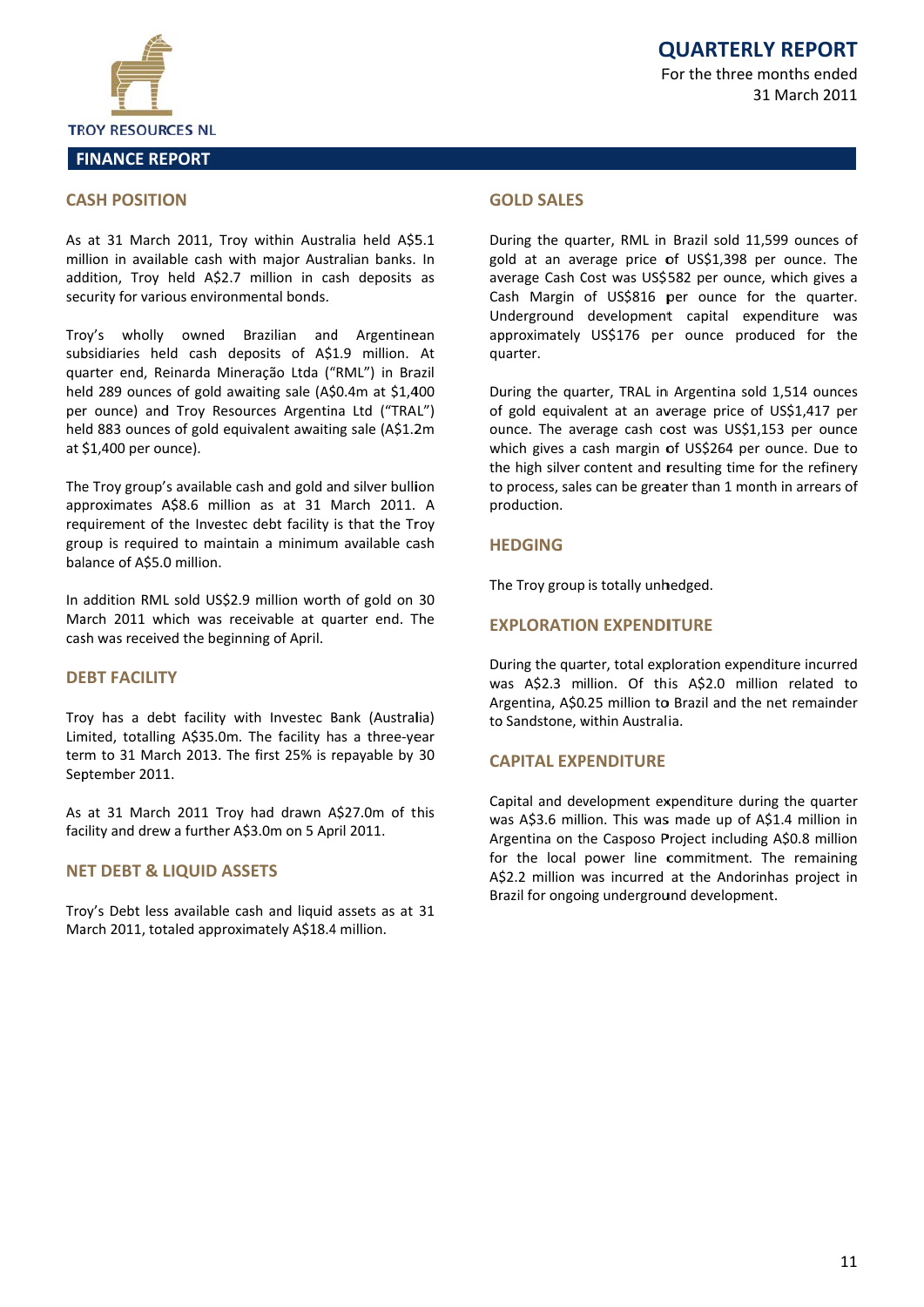For the three months ended 31 March 2011



#### **TROY RESOURCES NL**

# **CORPORATE INFORMATION**

# **Directors**

David Dix, Non-Executive Chairman Paul Benson, CEO, Managing Director Ken Nilsson, Executive Director Gordon Chambers, Non-Executive Director Fred Grimwade, Non-Executive Director John Jones, Non-Executive Director Robin Parish, Non-Executive Director

## **Stock Exchange Listings**

Australian Stock Exchange, ASX code: TRY Toronto Stock Exchange, TSX code: TRY

# **Issued Capital**

| <b>Ordinary Shares</b>             | 87,968,823 |
|------------------------------------|------------|
| <b>Unlisted</b>                    |            |
| <b>Employee Options</b>            | 2,945,500  |
| <b>Employee Performance Rights</b> | 60,000     |
| Investec (Australia) Bank Options  | 1,585,293  |

For further information please contact:

Paul Benson, CEO Troy Resources NL T: +61 8 9481 1277 | E: troy@troyres.com.au **Annette Ellis, Purple Communications** T: +61 8 6314 6300 | E: aellis@purplecom.com.au

|           |                       |                        |              | Table 1: Kamila Southeast Zone Deep Drilling Summary of Assay Results - March Quarter |        |             |        |                |                        |                          |                                        |                                                                                       |
|-----------|-----------------------|------------------------|--------------|---------------------------------------------------------------------------------------|--------|-------------|--------|----------------|------------------------|--------------------------|----------------------------------------|---------------------------------------------------------------------------------------|
| Hole ID   | <b>Easting</b><br>(m) | <b>Northing</b><br>(m) | Depth<br>(m) | Az                                                                                    | Dip    | From<br>(m) | To (m) | Length*<br>(m) | Gold<br>Grade<br>(g/t) | Silver<br>Grade<br>(g/t) | Grade<br>(g/t)<br>(Au_eq)              | Interval<br>(m at g/t Au_eq) -<br>Vein                                                |
| CA-11-285 | 2439201               | 6547791                | 299.6        | 45                                                                                    | $-80$  | 270.75      | 272.1  | 1.35           | 0.16                   | 44                       | 0.79                                   | 1.35m at 0.79g/t<br>Au_eq (Inca Vein)                                                 |
| CA-11-286 | 2439280               | 6547837                | 310.6        | 45                                                                                    | $-70$  | 218.45      | 219.4  | 0.95           | 0.35                   | 55                       | 1.14                                   | 0.95m at 1.14g/t<br>Au_eq K SEXT                                                      |
| CA-11-288 | 2439403               | 6547808                | 344.5        | 45                                                                                    | $-70$  | 329.35      | 330.5  | 1.15           | 0.33                   | 99                       | 1.74                                   | 2.25m at 7.02g/t<br>Au_eq (Inca Vein)                                                 |
|           |                       |                        |              |                                                                                       |        | 330.5       | 331.6  | 1.1            | 2.17                   | 726                      | 12.54                                  |                                                                                       |
| CA-11-289 | 2439519               | 6547806                | 250.3        | 45                                                                                    | $-60$  | 217.8       | 218.7  | 0.9            | 0.89                   | 106                      | 2.40                                   | 2.40m at 4.03g/t                                                                      |
|           |                       |                        |              |                                                                                       |        | 218.7       | 220.2  | 1.5            | 2.38                   | 184                      | 5.01                                   | Au_eq (Inca Vein)                                                                     |
| CA-11-291 | 2439458               | 6547813                | 266.3        | 45                                                                                    | -60    | 243.2       | 243.7  | 0.5            | 1.43                   | 259                      | 5.13                                   | 4.80m at 4.45g/t<br>Au eq incl 0.8m at<br>11.76g/t Au_eq<br>from244.5m (Inca<br>Vein) |
| CA-11-292 | 2439531               | 6547736<br>367         | 45           | $-60$                                                                                 | 250.50 | 251.00      | 0.50   | 1.22           | 155                    | 3.43                     | 1.15m at 1.81g/t<br>Au eq from 250.50m |                                                                                       |
|           |                       |                        |              |                                                                                       |        | 251.00      | 251.65 | 0.65           | 0.15                   | 29                       | 0.56                                   | (Inca Vein)                                                                           |
| CA-11-293 | 2439389               | 6547810                | 320.5        | 45                                                                                    | $-60$  | 296.35      | 297.20 | 0.85           | 0.15                   | 18                       | 0.41                                   | 0.85m at 0.41g/t<br>Au eq from 296.35m<br>(Inca Vein)                                 |
|           |                       |                        |              |                                                                                       |        | 334.00      | 334.60 | 0.60           | 0.38                   | 86                       | 1.61                                   | 1.30m at 1.94g/t<br>Au_eq from 334m<br>(Inca Vein splay?)                             |
|           |                       |                        |              |                                                                                       |        | 334.60      | 335.30 | 0.70           | 0.47                   | 123                      | 2.23                                   |                                                                                       |
|           |                       |                        |              |                                                                                       |        | 337.20      | 338.20 | 1.00           | 0.87                   | 301                      | 5.17                                   | 1.00m at 5.17g/t<br>Au eq from 337.2m<br>(Inca Vein splay?)                           |
|           |                       |                        |              |                                                                                       |        | 343.00      | 344.00 | 1.00           | 3.75                   | 1752                     | 28.78                                  |                                                                                       |
| CA-11-295 | 2439458               | 6547733                | 380.5        | 45                                                                                    | $-65$  | 344.00      | 345.00 | 1.00           | 1.01                   | 1134                     | 17.21                                  | 14.70m at 26.24g/t<br>Au eq from 342.50m<br>(Inca Vein)                               |
|           |                       |                        |              |                                                                                       |        | 345.00      | 346.00 | 1.00           | 0.51                   | 438                      | 6.77                                   | Including 347m -<br>355m: 8m at 12.55g/t<br>gold & 1513.4g/t<br>silver                |
|           |                       |                        |              |                                                                                       |        | 346.00      | 347.00 | 1.00           | 0.81                   | 582                      | 9.12                                   | and $351m - 355m$ :<br>4m grading 16.83g/t<br>gold & 1791.5g/t<br>silver              |
|           |                       |                        |              |                                                                                       |        | 347.00      | 348.00 | 1.00           | 21.55                  | 2171                     | 52.56                                  |                                                                                       |
|           |                       |                        |              |                                                                                       |        | 348.00      | 349.00 | 1.00           | 3.78                   | 853                      | 15.97                                  |                                                                                       |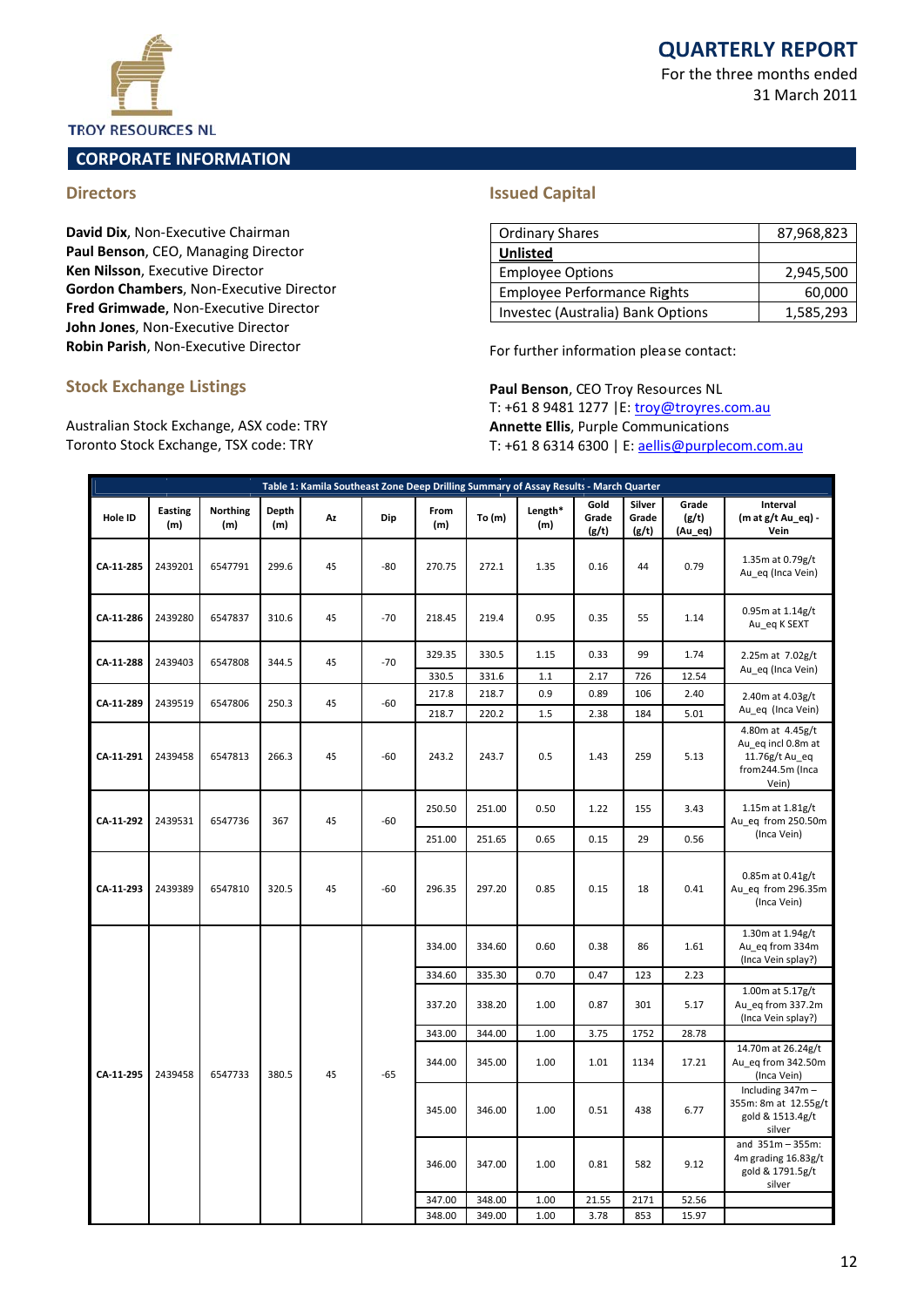

For the three months ended 31 March 2011

|           |         |         |       |    |       | 349.00 | 350.00 | 1.00 | 1.74  | 470   | 8.45  |                                                                |
|-----------|---------|---------|-------|----|-------|--------|--------|------|-------|-------|-------|----------------------------------------------------------------|
|           |         |         |       |    |       | 350.00 | 351.00 | 1.00 | 6.07  | 1447  | 26.74 |                                                                |
|           |         |         |       |    |       | 351.00 | 352.00 | 1.00 | 15.65 | 1197  | 32.75 |                                                                |
|           |         |         |       |    |       | 352.00 | 353.00 | 1.00 | 30.55 | 2834  | 71.04 | 352m - 353m: 1m at<br>30.55g/t gold &<br>2834g/t silver        |
|           |         |         |       |    |       | 353.00 | 354.00 | 1.00 | 3.83  | 743   | 14.44 |                                                                |
|           |         |         |       |    |       | 354.00 | 355.00 | 1.00 | 17.29 | 2392  | 51.46 |                                                                |
|           |         |         |       |    |       | 355.00 | 355.60 | 0.60 | 4.46  | 696   | 14.40 |                                                                |
|           |         |         |       |    |       | 355.60 | 356.40 | 0.80 | 3.71  | 1766  | 28.94 |                                                                |
|           |         |         |       |    |       | 356.40 | 357.20 | 0.80 | 2.51  | 1352  | 21.82 |                                                                |
|           |         |         |       |    |       | 358.00 | 359.20 | 1.20 | 0.66  | 185.5 | 3.31  | 1.20 $m$ at 3.31g/t<br>Au eq from 358.0m<br>(Inca Vein splay?) |
| CA-11-296 | 2439496 | 6547741 | 350.3 | 45 | -60   | 268.80 | 269.15 | 0.35 | 0.22  | 67    | 1.18  | $0.35m$ at $1.18g/t$<br>Au eq from 268.8m<br>(Inca Vein)       |
|           |         |         |       |    |       | 270.60 | 271.70 | 1.10 | 0.63  | 81    | 1.79  | 1.90m at 27.35g/t                                              |
| CA-11-297 | 2439382 | 6547878 | 370   | 45 | $-60$ | 271.70 | 272.50 | 0.80 | 14.23 | 3379  | 62.50 | Au eq from 270.6m<br>$(lnc_2$ Vain $)$                         |

Note: (\*) The column length represents downhole widths. At this time the Company has insufficient data to estimate true widths.

Au\_eq grade calculated using a gold to silver ratio of 1:70. As per May 2010 Current Casposo NI-43101 Technical Report  $\mathbf{1}$ The gold equivalent cut-off was determined according to the parameters below:

- Au/Ag ratio 1:70.00
- **Au Price** US\$933.33/oz
- US\$15.50/oz **Ag Price**
- $\bullet$ Au processing recovery 93.7%
- Ag processing recovery 80.6%

Gold equivalency is determined by metal price and recovery factors. Metal prices were the average prices assumed in the Casposo life of mine plan. Processing recoveries were determined by metallurgical testwork carried out by independent consultants on diamond drill core from Casposo. The equivalency is calculated by the formula - Gold: Silver ratio = (gold price ÷ silver price) x (gold recovery ÷ silver recovery)

 $=(933.33 \div 15.5) \times (.937 \div .806)$ 

$$
\mathbf{70.00}
$$

Gold equivalency is calculated by the formula: Au eq  $g/t = Au g/t + (Ag g/t + 70.00)$ 

- NSR No Significant Results All samples were prepared and assayed by Alex Stewart (Assayers) Argentina Laboratory in Mendoza Argentina.  $2.$
- Gold by FA and either a gravimetric or AAS finish, using method gold 4-50 or gold 4A-50 for samples with gold>10g/t  $3.$

 $=$  1

Silver by three techniques: four-acid digestion followed by AAS reading for check samples up to February 2006, aqua regia digestion followed  $\overline{\mathbf{A}}$ by inductively coupled plasma with optical emission spectroscopy (ICP-OES) reading for all samples in mineralised intersections after February 2006. Method numbers were GMA, ICP-AR-39 and silver 4A-50.

|            |             |                        |              |          |               |             |           | Table 2: Julieta Target Diamond Core Significant Assay Results - March 2011 |                        |                                 |                        |                              |
|------------|-------------|------------------------|--------------|----------|---------------|-------------|-----------|-----------------------------------------------------------------------------|------------------------|---------------------------------|------------------------|------------------------------|
| Hole ID    | Easting (m) | <b>Northing</b><br>(m) | Depth<br>(m) | Az       | Dip           | From<br>(m) | To<br>(m) | Length*<br>(m)                                                              | Gold<br>Grade<br>(g/t) | <b>Silver</b><br>Grade<br>(g/t) | Grade (g/t)<br>(Au_eq) | Interval (m at g/t<br>Au_eq) |
| $JU-11-32$ | 2433980     | 6551534                | 149.45       | $-45$    | $-65$         | 62.4        | 63.05     | 0.65                                                                        | 2.85                   | 65                              | 3.78                   | 0.65m at 3.78 g/t<br>Au_eq   |
|            |             |                        |              |          |               | 65.5<br>5   | 66.5      | 0.95                                                                        | 0.77                   | 4                               | 0.83                   | 0.95m at 0.83 g/t<br>Au_eq   |
|            |             |                        |              |          |               | 101         | 102       | $\mathbf{1}$                                                                | 1.70                   | $\overline{4}$                  | 1.76                   | 1m at 1.76 g/t Au_eq         |
| $JU-11-33$ | 2433968     | 6551552                | 126.55       | $-45$    | $-65$         | 56.7<br>5   | 69.45     | 12.7                                                                        | 4.54                   | 18                              | 4.80                   | 12.7m at 4.80 g/t<br>Au eg   |
|            |             |                        |              |          | includi<br>ng | 56.7<br>5   | 58.75     | $\overline{2}$                                                              | 6.73                   | 37                              | 7.25                   | 2m at 7.25 g/t Au_eq         |
|            |             |                        |              |          | and           | 61.6        | 63.4      | 1.8                                                                         | 19.24                  | 66                              | 20.18                  | 1.8m at 20.18 g/t<br>Au_eq   |
|            |             |                        |              |          |               | 85.5        | 86.5      | $\mathbf{1}$                                                                | 1.96                   | $\overline{7}$                  | 2.06                   | 1m at 2.06 g/t Au_eq         |
|            |             |                        |              |          |               | 94.5        | 99.2      | 4.7                                                                         | 0.95                   | 3                               | 0.98                   | 4.7m at 0.98 g/t<br>Au eq    |
| $JU-11-34$ | 2433953     | 6551587                | 117.2        | $-45$    | $-65$         | 60.3<br>5   | 79.1      | 18.75                                                                       | 4.71                   | 32                              | 5.16                   | 18.75m at 5.16 g/t<br>Au eq  |
|            |             |                        |              |          | includi<br>ng | 60.3<br>5   | 68.8      | 8.45                                                                        | 9.18                   | 60                              | 10.04                  | 8.45m at 10.04 g/t<br>Au_eq  |
|            |             |                        |              |          | and           | 73.8<br>5   | 74.5      | 0.65                                                                        | 10.30                  | 73                              | 11.34                  | 0.65m @ 11.34 g/t<br>Au eg   |
| JU-11-35   | 2433953     | 6551587                | 144.15       | $\Omega$ | -90           | 84.3        | 85.1      | 0.76                                                                        | 4.82                   | 11                              | 4.98                   |                              |
|            |             |                        |              |          |               | 85.1        | 86.1      | 1.0                                                                         | 2.35                   | 13                              | 2.54                   | 4.76m @ 4.85 g/t<br>Au eg    |
|            |             |                        |              |          |               | 86.1        | 87.1      | $\mathbf{1}$                                                                | 2.4                    | 41                              | 2.99                   |                              |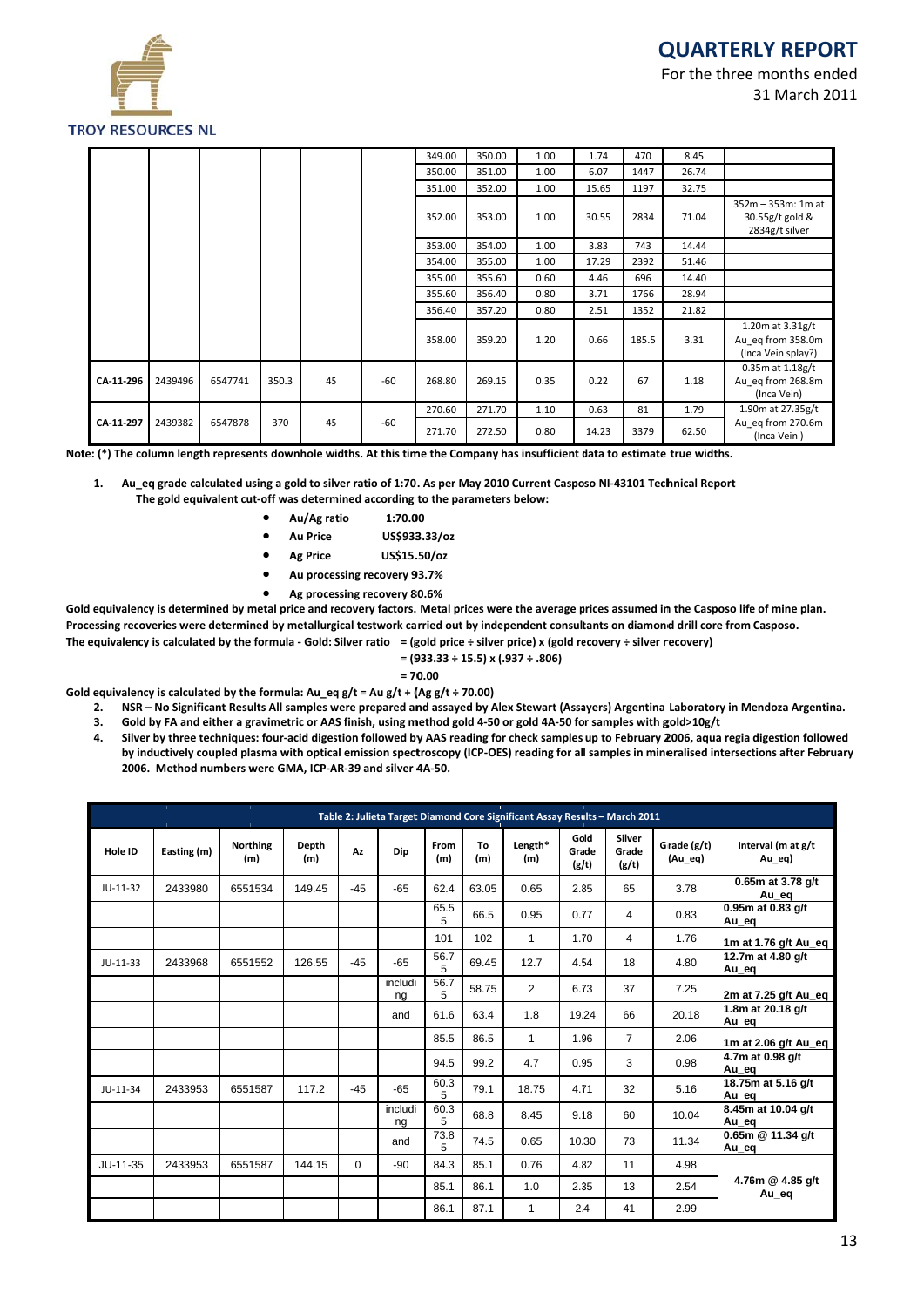For the three months ended 31 March 2011



|                           |      |    |      | Table 2: Julieta Target Diamond Core Significant Assay Results - March 2011 (cont.) |       |      |  |  |  |
|---------------------------|------|----|------|-------------------------------------------------------------------------------------|-------|------|--|--|--|
|                           | 6.84 | 77 | 5.74 |                                                                                     | 88.1  | 87.1 |  |  |  |
|                           | 6.94 | 63 | 6.04 |                                                                                     | 89.1  | 88.1 |  |  |  |
|                           | 1.64 | 20 | 1.35 | 0.7                                                                                 | 94.8  | 94.1 |  |  |  |
|                           | 2.35 | 25 | 1.99 |                                                                                     | 95.8  | 94.8 |  |  |  |
| 4.68m @ 2.96 g/t<br>Au_eq | 0.70 |    | 0.6  |                                                                                     | 96.8  | 95.8 |  |  |  |
|                           | 4.73 | 41 | 4.14 |                                                                                     | 97.8  | 96.8 |  |  |  |
|                           | 5.05 | 52 | 4.31 | 0.98                                                                                | 98.78 | 97.8 |  |  |  |

Note: (\*) The column length represents downhole widths. At this time the Company has insufficient data to estimate true widths.

|            |             |                        |                |       |              |           |      | Table 3: Casposo Norte RC Drilling Significant Assay Results |                        |                          |                        |                                            |                                     |      |                |      |                                     |
|------------|-------------|------------------------|----------------|-------|--------------|-----------|------|--------------------------------------------------------------|------------------------|--------------------------|------------------------|--------------------------------------------|-------------------------------------|------|----------------|------|-------------------------------------|
| Hole ID    | Easting (m) | <b>Northing</b><br>(m) | <b>Azimuth</b> | Dip   | Depth<br>(m) | From<br>m | To m | Length*<br>(m)                                               | Gold<br>Grade<br>(g/t) | Silver<br>Grade<br>(g/t) | Grade (g/t)<br>(Au_eq) | Interval (m at g/t<br>$Au$ eq)             |                                     |      |                |      |                                     |
| RCCAN-11-  | 2439464     | 6551237                | 355            | $-65$ | 102          | 34.0      | 35.0 | 1.0                                                          | 8.01                   | 131                      | 9.88                   | 2m at 8.92g/t Au eq<br>from 34m            |                                     |      |                |      |                                     |
| 12         |             |                        |                |       |              | 35.0      | 36.0 | 1.0                                                          | 6.87                   | 76                       | 7.96                   |                                            |                                     |      |                |      |                                     |
|            |             |                        |                |       | 40.0         | 40.5      | 0.5  | 10                                                           | $\mathbf{1}$           | 2.24                     |                        |                                            |                                     |      |                |      |                                     |
| RCAN-11-13 | 2439411     | 6551248.54             | 350            | $-80$ | 81           |           | 40.5 | 41.0                                                         | 0.5                    | 5                        | $\mathbf{1}$           | 1.20                                       | $2m$ at $1.89g/t$ Au eq<br>from 40m |      |                |      |                                     |
|            |             |                        |                |       |              | 41.0      | 41.5 | 0.5                                                          | 4                      | $\mathbf{1}$             | 1.72                   | incl 0.50m at 2.39g/t<br>Au eq from 41.50m |                                     |      |                |      |                                     |
|            |             |                        |                |       |              | 41.5      | 42.0 | 0.5                                                          | 17                     | 1                        | 2.39                   |                                            |                                     |      |                |      |                                     |
|            |             |                        |                |       |              | 41.0      | 41.5 | 0.5                                                          | 1.39                   | 5                        | 1.46                   |                                            |                                     |      |                |      |                                     |
|            |             |                        |                |       | 66           |           |      |                                                              |                        |                          | 41.5                   | 42.0                                       | 0.5                                 | 0.54 | $\overline{2}$ | 0.57 | $2m$ at $1.63g/t$ Au eq<br>from 41m |
| RCAN-11-14 | 2439360     | 6551239.56             | 15             | $-45$ |              | 42.0      | 42.5 | 0.5                                                          | 2.28                   | 6                        | 2.37                   | incl 1m at $2.24g/t$<br>Au eq from 42      |                                     |      |                |      |                                     |
|            |             |                        |                |       |              |           |      |                                                              |                        | 42.5                     | 43.0                   | 0.5                                        | 2.03                                | 6    | 2.12           |      |                                     |

Note: (\*) The column length represents downhole widths. At this time the Company has insufficient data to estimate true widths.

| <b>Table 4: Andorinhas Marcinho Target</b><br><b>Significant Rock Chip Grab Sampling Results</b> |           |              |                  |        |  |  |  |  |  |  |
|--------------------------------------------------------------------------------------------------|-----------|--------------|------------------|--------|--|--|--|--|--|--|
| Sample ID                                                                                        | East      | <b>North</b> | <b>Rock Type</b> | Au_ppm |  |  |  |  |  |  |
| 908277                                                                                           | 630012,00 | 9175920,00   | VQZ              | 32.88  |  |  |  |  |  |  |
| 908286                                                                                           | 630009,00 | 9175927.00   | SBI              | 22.67  |  |  |  |  |  |  |
| 908273                                                                                           | 630009,00 | 9175923,00   | VQZ              | 22.37  |  |  |  |  |  |  |
| 908280                                                                                           | 630043,00 | 9175935,00   | VQZ              | 14.80  |  |  |  |  |  |  |
| 908283                                                                                           | 630007,00 | 9176030,00   | VQZ              | 9.17   |  |  |  |  |  |  |
| 908272                                                                                           | 629979,00 | 9175932,00   | VQZ              | 8.61   |  |  |  |  |  |  |
| 908278                                                                                           | 630047,00 | 9175930,00   | VQZ              | 7.51   |  |  |  |  |  |  |
| 908314                                                                                           | 629833,00 | 9175987,00   | VQZ              | 7.34   |  |  |  |  |  |  |
| 908279                                                                                           | 630046,00 | 9175928,00   | <b>SBI</b>       | 6.93   |  |  |  |  |  |  |
| 908208                                                                                           | 626694,00 | 9177829,00   | VQZ              | 6.40   |  |  |  |  |  |  |
| 908285                                                                                           | 630004,00 | 9176013,00   | VQZ              | 5.31   |  |  |  |  |  |  |
| 908311                                                                                           | 629080,24 | 9175724,19   | <b>SBI</b>       | 5.12   |  |  |  |  |  |  |
| 908290                                                                                           | 630885,00 | 9176236,00   | <b>SBI</b>       | 4.90   |  |  |  |  |  |  |
| 908312                                                                                           | 629956,00 | 9175967,00   | VQZ              | 4.77   |  |  |  |  |  |  |
| 908304                                                                                           | 629196,87 | 9175671,64   | VQZ              | 4.43   |  |  |  |  |  |  |
| 908211                                                                                           | 626440,00 | 9177824,00   | SSW              | 3.21   |  |  |  |  |  |  |
| 908298                                                                                           | 629204,07 | 9175721,36   | <b>SBI</b>       | 3.01   |  |  |  |  |  |  |
| 908274                                                                                           | 630085,00 | 9175947.00   | VQZ              | 2.58   |  |  |  |  |  |  |
| 908284                                                                                           | 630005,00 | 9176014,00   | <b>SBI</b>       | 2.47   |  |  |  |  |  |  |